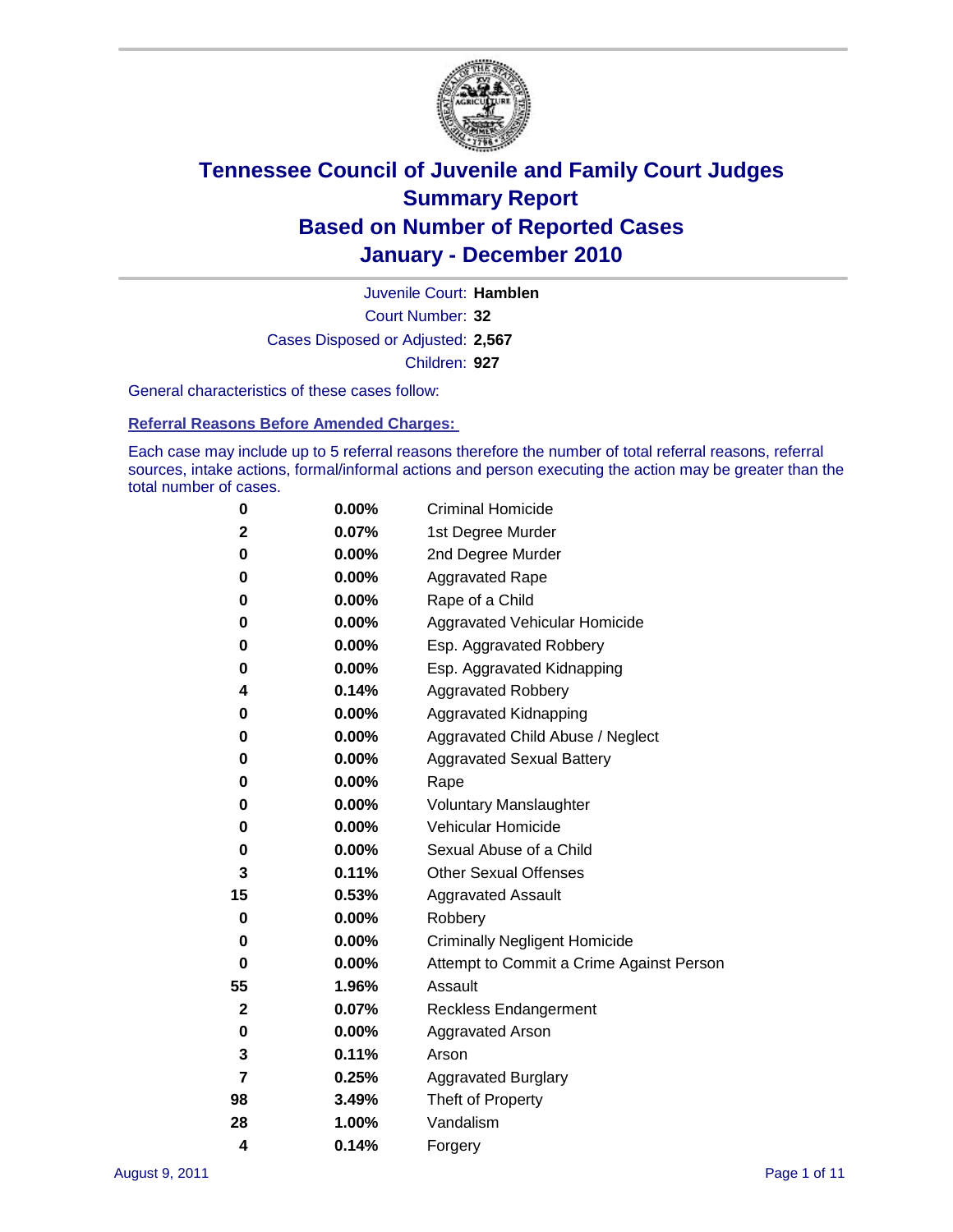

Court Number: **32** Juvenile Court: **Hamblen** Cases Disposed or Adjusted: **2,567** Children: **927**

#### **Referral Reasons Before Amended Charges:**

Each case may include up to 5 referral reasons therefore the number of total referral reasons, referral sources, intake actions, formal/informal actions and person executing the action may be greater than the total number of cases.

| $\pmb{0}$      | 0.00%    | <b>Worthless Checks</b>                                     |
|----------------|----------|-------------------------------------------------------------|
| 1              | 0.04%    | Illegal Possession / Fraudulent Use of Credit / Debit Cards |
| 27             | 0.96%    | <b>Burglary</b>                                             |
| 9              | 0.32%    | Unauthorized Use of a Vehicle                               |
| 0              | $0.00\%$ | <b>Cruelty to Animals</b>                                   |
| $\bf{0}$       | $0.00\%$ | Sale of Controlled Substances                               |
| 11             | 0.39%    | <b>Other Drug Offenses</b>                                  |
| 25             | 0.89%    | Possession of Controlled Substances                         |
| $\mathbf 0$    | $0.00\%$ | <b>Criminal Attempt</b>                                     |
| 5              | 0.18%    | Carrying Weapons on School Property                         |
| 3              | 0.11%    | Unlawful Carrying / Possession of a Weapon                  |
| 4              | 0.14%    | <b>Evading Arrest</b>                                       |
| 19             | 0.68%    | Escape                                                      |
| 3              | 0.11%    | Driving Under Influence (DUI)                               |
| 25             | 0.89%    | Possession / Consumption of Alcohol                         |
| 11             | 0.39%    | Resisting Stop, Frisk, Halt, Arrest or Search               |
| $\mathbf 0$    | $0.00\%$ | <b>Aggravated Criminal Trespass</b>                         |
| $\mathbf 2$    | 0.07%    | Harassment                                                  |
| 1              | 0.04%    | Failure to Appear                                           |
| 12             | 0.43%    | Filing a False Police Report                                |
| 9              | 0.32%    | Criminal Impersonation                                      |
| 51             | 1.82%    | <b>Disorderly Conduct</b>                                   |
| $\overline{7}$ | 0.25%    | <b>Criminal Trespass</b>                                    |
| 16             | 0.57%    | <b>Public Intoxication</b>                                  |
| 0              | $0.00\%$ | Gambling                                                    |
| 52             | 1.85%    | <b>Traffic</b>                                              |
| 0              | $0.00\%$ | <b>Local Ordinances</b>                                     |
| 0              | $0.00\%$ | Violation of Wildlife Regulations                           |
| 0              | $0.00\%$ | Contempt of Court                                           |
| 182            | 6.48%    | Violation of Probation                                      |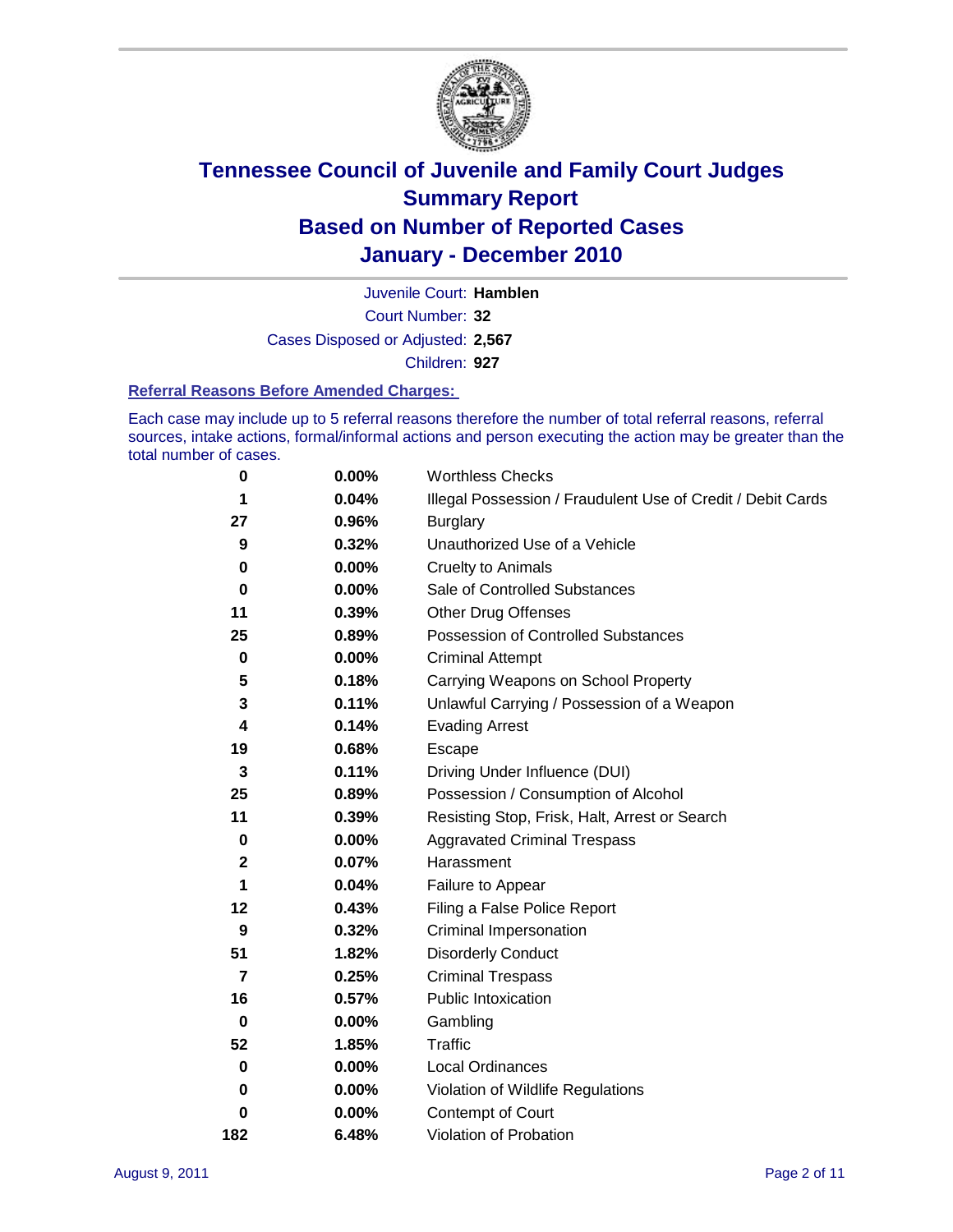

Court Number: **32** Juvenile Court: **Hamblen** Cases Disposed or Adjusted: **2,567** Children: **927**

#### **Referral Reasons Before Amended Charges:**

Each case may include up to 5 referral reasons therefore the number of total referral reasons, referral sources, intake actions, formal/informal actions and person executing the action may be greater than the total number of cases.

| 20    | 0.71%   | Violation of Aftercare                 |
|-------|---------|----------------------------------------|
| 17    | 0.61%   | <b>Unruly Behavior</b>                 |
| 127   | 4.52%   | Truancy                                |
| 45    | 1.60%   | In-State Runaway                       |
| 0     | 0.00%   | Out-of-State Runaway                   |
| 47    | 1.67%   | Possession of Tobacco Products         |
| 1     | 0.04%   | Violation of a Valid Court Order       |
| 5     | 0.18%   | <b>Violation of Curfew</b>             |
| 0     | 0.00%   | Sexually Abused Child                  |
| 0     | 0.00%   | <b>Physically Abused Child</b>         |
| 1,166 | 41.51%  | Dependency / Neglect                   |
| 36    | 1.28%   | <b>Termination of Parental Rights</b>  |
| 9     | 0.32%   | <b>Violation of Pretrial Diversion</b> |
| 40    | 1.42%   | Violation of Informal Adjustment       |
| 118   | 4.20%   | <b>Judicial Review</b>                 |
| 4     | 0.14%   | <b>Administrative Review</b>           |
| 167   | 5.95%   | <b>Foster Care Review</b>              |
| 131   | 4.66%   | Custody                                |
| 35    | 1.25%   | Visitation                             |
| 13    | 0.46%   | Paternity / Legitimation               |
| 0     | 0.00%   | <b>Child Support</b>                   |
| 1     | 0.04%   | <b>Request for Medical Treatment</b>   |
| 0     | 0.00%   | <b>Consent to Marry</b>                |
| 131   | 4.66%   | Other                                  |
| 2,809 | 100.00% | <b>Total Referrals</b>                 |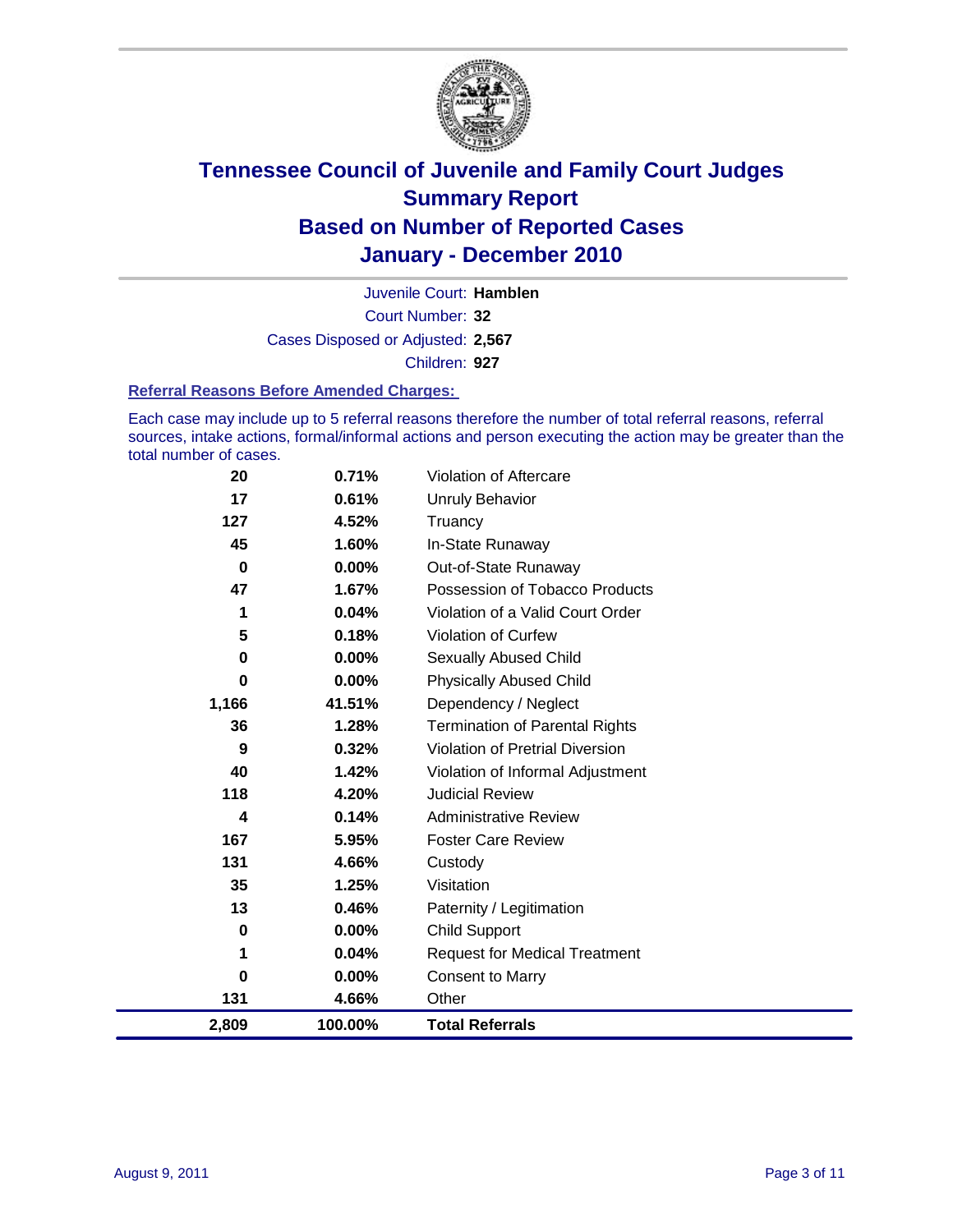

| Juvenile Court: Hamblen    |                                   |                                   |  |  |
|----------------------------|-----------------------------------|-----------------------------------|--|--|
|                            | Court Number: 32                  |                                   |  |  |
|                            | Cases Disposed or Adjusted: 2,567 |                                   |  |  |
|                            |                                   | Children: 927                     |  |  |
| <b>Referral Sources: 1</b> |                                   |                                   |  |  |
| 511                        | 18.19%                            | Law Enforcement                   |  |  |
| 172                        | 6.12%                             | Parents                           |  |  |
| 136                        | 4.84%                             | <b>Relatives</b>                  |  |  |
| $\bf{0}$                   | 0.00%                             | Self                              |  |  |
| 100                        | 3.56%                             | School                            |  |  |
| 0                          | 0.00%                             | <b>CSA</b>                        |  |  |
| 1,424                      | 50.69%                            | <b>DCS</b>                        |  |  |
| 0                          | 0.00%                             | <b>Other State Department</b>     |  |  |
| $\mathbf{2}$               | 0.07%                             | <b>District Attorney's Office</b> |  |  |
| 334                        | 11.89%                            | <b>Court Staff</b>                |  |  |
| $\bf{0}$                   | 0.00%                             | Social Agency                     |  |  |
| 29                         | 1.03%                             | <b>Other Court</b>                |  |  |
| 61                         | 2.17%                             | Victim                            |  |  |
| 0                          | 0.00%                             | Child & Parent                    |  |  |
| $\mathbf 0$                | 0.00%                             | Hospital                          |  |  |
| $\bf{0}$                   | 0.00%                             | Unknown                           |  |  |
| 40                         | 1.42%                             | Other                             |  |  |
| 2,809                      | 100.00%                           | <b>Total Referral Sources</b>     |  |  |

### **Age of Child at Referral: 2**

| $\bf{0}$ | 0.00%  | <b>Unknown</b>     |
|----------|--------|--------------------|
|          |        |                    |
| 0        | 0.00%  | Ages 19 and Over   |
| 169      | 18.23% | Ages 17 through 18 |
| 211      | 22.76% | Ages 15 through 16 |
| 109      | 11.76% | Ages 13 through 14 |
| 61       | 6.58%  | Ages 11 through 12 |
| 377      | 40.67% | Ages 10 and Under  |
|          |        |                    |

<sup>1</sup> If different than number of Referral Reasons (2809), verify accuracy of your court's data.

<sup>2</sup> One child could be counted in multiple categories, verify accuracy of your court's data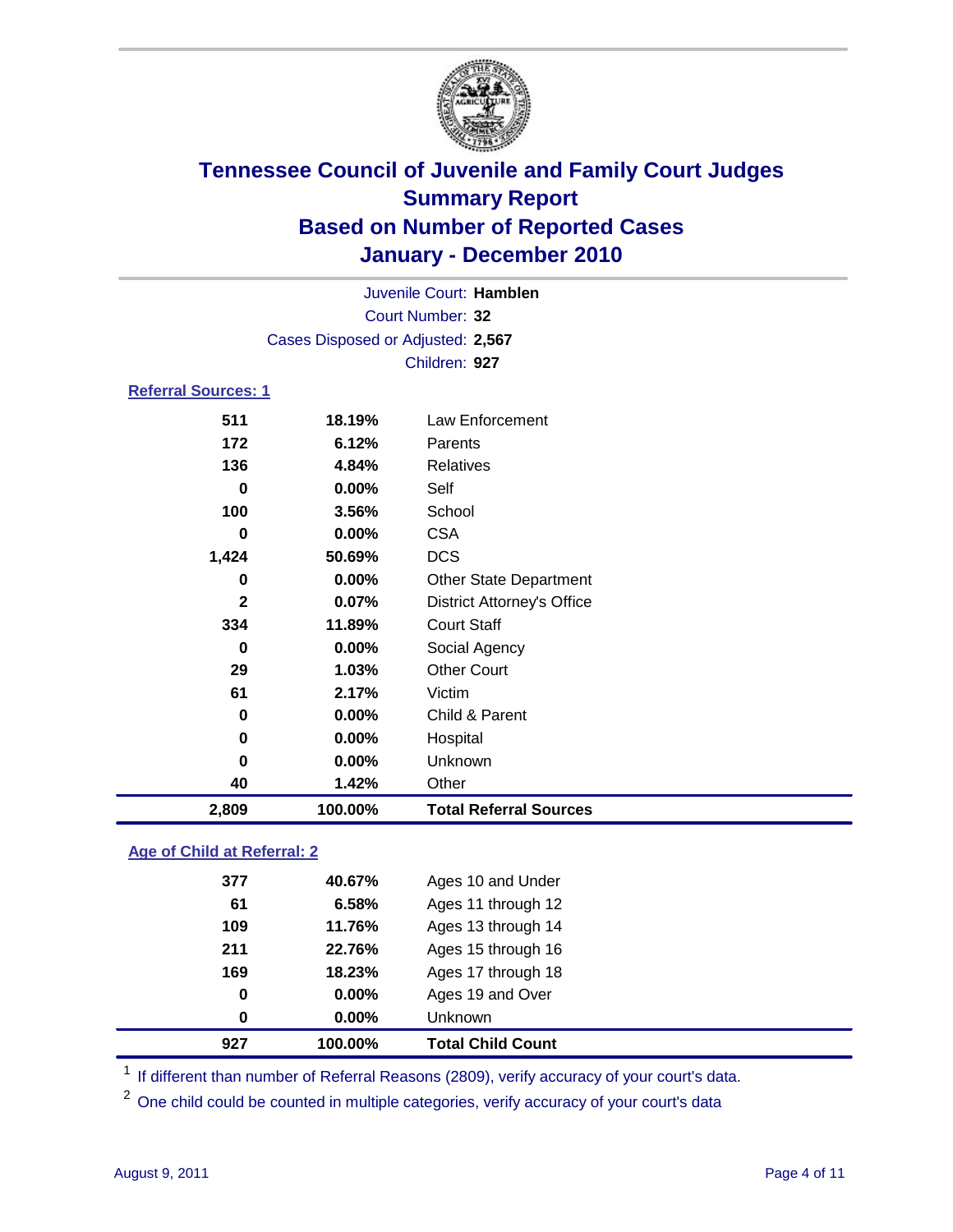

| Juvenile Court: Hamblen                 |                                   |                          |  |  |
|-----------------------------------------|-----------------------------------|--------------------------|--|--|
|                                         | Court Number: 32                  |                          |  |  |
|                                         | Cases Disposed or Adjusted: 2,567 |                          |  |  |
|                                         |                                   | Children: 927            |  |  |
| Sex of Child: 1                         |                                   |                          |  |  |
| 510                                     | 55.02%                            | Male                     |  |  |
| 417                                     | 44.98%                            | Female                   |  |  |
| $\bf{0}$                                | 0.00%                             | Unknown                  |  |  |
| 927                                     | 100.00%                           | <b>Total Child Count</b> |  |  |
| Race of Child: 1                        |                                   |                          |  |  |
| 825                                     | 89.00%                            | White                    |  |  |
| 82                                      | 8.85%                             | African American         |  |  |
| $\mathbf 0$                             | 0.00%                             | Native American          |  |  |
| 1                                       | 0.11%                             | Asian                    |  |  |
| 13                                      | 1.40%                             | Mixed                    |  |  |
| 6                                       | 0.65%                             | Unknown                  |  |  |
| 927                                     | 100.00%                           | <b>Total Child Count</b> |  |  |
| <b>Hispanic Origin: 1</b>               |                                   |                          |  |  |
| 99                                      | 10.68%                            | Yes                      |  |  |
| 822                                     | 88.67%                            | <b>No</b>                |  |  |
| $6\phantom{1}$                          | 0.65%                             | Unknown                  |  |  |
| 927                                     | 100.00%                           | <b>Total Child Count</b> |  |  |
| <b>School Enrollment of Children: 1</b> |                                   |                          |  |  |
| 669                                     | 72.17%                            | Yes                      |  |  |
| 257                                     | 27.72%                            | No                       |  |  |
| 1                                       | 0.11%                             | Unknown                  |  |  |
| 927                                     | 100.00%                           | <b>Total Child Count</b> |  |  |

One child could be counted in multiple categories, verify accuracy of your court's data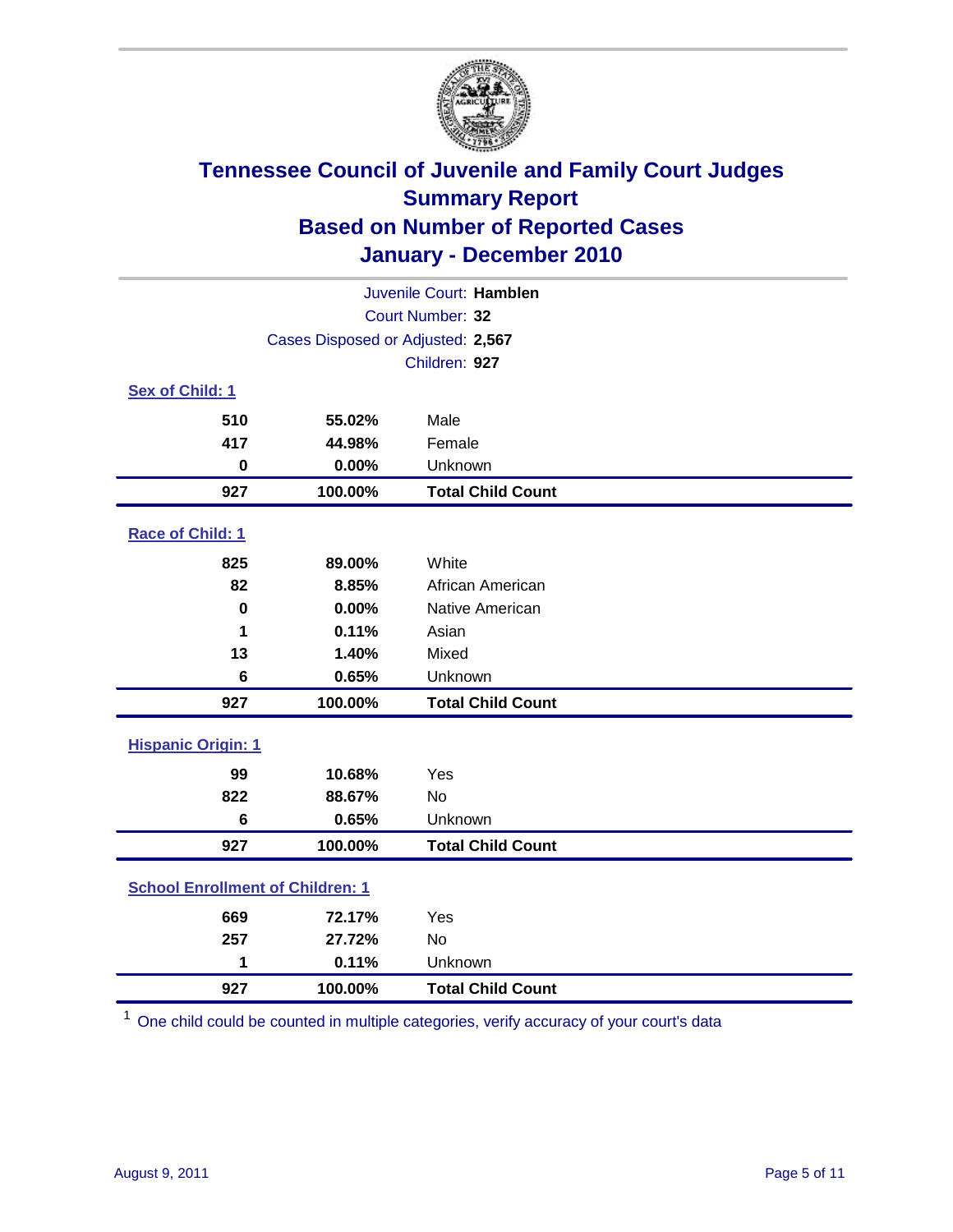

Court Number: **32** Juvenile Court: **Hamblen** Cases Disposed or Adjusted: **2,567** Children: **927**

### **Living Arrangement of Child at Time of Referral: 1**

| 927 | 100.00%       | <b>Total Child Count</b>     |
|-----|---------------|------------------------------|
|     | 37<br>3.99%   | Other                        |
|     | 0<br>$0.00\%$ | Unknown                      |
|     | 5<br>0.54%    | Independent                  |
|     | $0.00\%$<br>0 | In an Institution            |
|     | 8<br>0.86%    | In a Residential Center      |
|     | 19<br>2.05%   | In a Group Home              |
| 118 | 12.73%        | With Foster Family           |
|     | 0.43%<br>4    | <b>With Adoptive Parents</b> |
| 225 | 24.27%        | <b>With Relatives</b>        |
|     | 95<br>10.25%  | With Father                  |
| 299 | 32.25%        | <b>With Mother</b>           |
|     | 15<br>1.62%   | With Mother and Stepfather   |
|     | 0.43%<br>4    | With Father and Stepmother   |
|     | 98<br>10.57%  | With Both Biological Parents |
|     |               |                              |

### **Type of Detention: 2**

| 2,567 | 100.00%  | <b>Total Detention Count</b> |  |
|-------|----------|------------------------------|--|
| 0     | $0.00\%$ | Other                        |  |
| 2,438 | 94.97%   | Does Not Apply               |  |
| 0     | $0.00\%$ | Unknown                      |  |
| 0     | 0.00%    | <b>Psychiatric Hospital</b>  |  |
| 0     | 0.00%    | Jail - No Separation         |  |
| 0     | $0.00\%$ | Jail - Partial Separation    |  |
| 0     | 0.00%    | Jail - Complete Separation   |  |
| 120   | 4.67%    | Juvenile Detention Facility  |  |
| 9     | 0.35%    | Non-Secure Placement         |  |
|       |          |                              |  |

<sup>1</sup> One child could be counted in multiple categories, verify accuracy of your court's data

<sup>2</sup> If different than number of Cases (2567) verify accuracy of your court's data.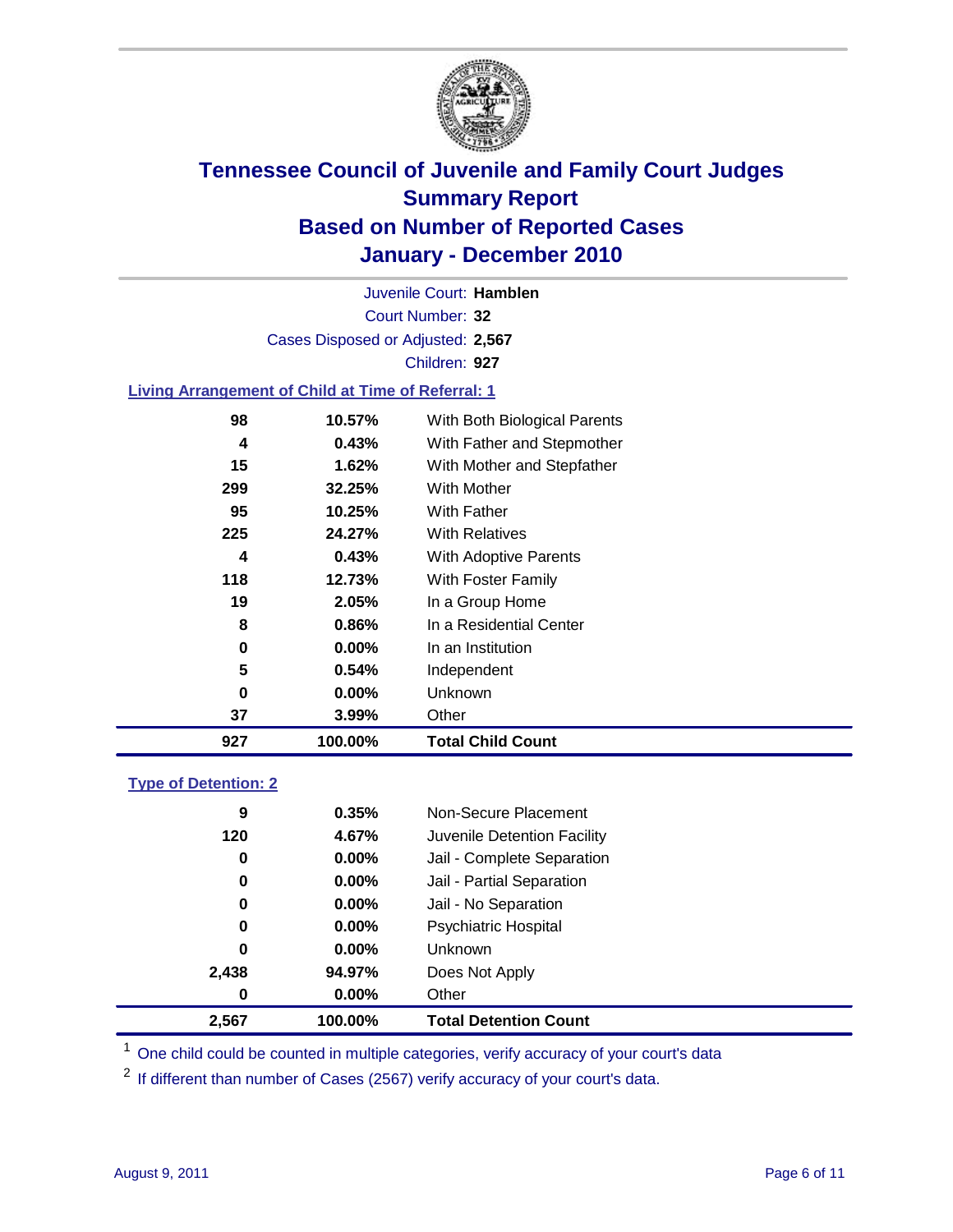

|                                                    | Juvenile Court: Hamblen           |                                      |  |  |  |
|----------------------------------------------------|-----------------------------------|--------------------------------------|--|--|--|
|                                                    | Court Number: 32                  |                                      |  |  |  |
|                                                    | Cases Disposed or Adjusted: 2,567 |                                      |  |  |  |
|                                                    |                                   | Children: 927                        |  |  |  |
| <b>Placement After Secure Detention Hearing: 1</b> |                                   |                                      |  |  |  |
| 56                                                 | 2.18%                             | Returned to Prior Living Arrangement |  |  |  |
| 45                                                 | 1.75%                             | Juvenile Detention Facility          |  |  |  |
| $\bf{0}$                                           | 0.00%                             | Jail                                 |  |  |  |
| $\mathbf{2}$                                       | 0.08%                             | Shelter / Group Home                 |  |  |  |
| $\mathbf 0$                                        | 0.00%                             | <b>Foster Family Home</b>            |  |  |  |
| 0                                                  | 0.00%                             | Psychiatric Hospital                 |  |  |  |
| $\mathbf{2}$                                       | 0.08%                             | Unknown                              |  |  |  |
| 2,461                                              | 95.87%                            | Does Not Apply                       |  |  |  |
| 1                                                  | 0.04%                             | Other                                |  |  |  |
| 2,567                                              | 100.00%                           | <b>Total Placement Count</b>         |  |  |  |
| <b>Intake Actions: 2</b>                           |                                   |                                      |  |  |  |
|                                                    |                                   |                                      |  |  |  |
| 2,488                                              | 88.57%                            | <b>Petition Filed</b>                |  |  |  |
| 92                                                 | 3.28%                             | <b>Motion Filed</b>                  |  |  |  |
| $\bf{0}$                                           | 0.00%                             | <b>Citation Processed</b>            |  |  |  |
| 0                                                  | 0.00%                             | Notification of Paternity Processed  |  |  |  |
| 102                                                | 3.63%                             | Scheduling of Judicial Review        |  |  |  |
| 1                                                  | 0.04%                             | Scheduling of Administrative Review  |  |  |  |
| 119                                                | 4.24%                             | Scheduling of Foster Care Review     |  |  |  |
| $\bf{0}$                                           | 0.00%                             | Unknown                              |  |  |  |
| $\bf{0}$                                           | 0.00%                             | Does Not Apply                       |  |  |  |
| 7                                                  | 0.25%                             | Other                                |  |  |  |
| 2,809                                              | 100.00%                           | <b>Total Intake Count</b>            |  |  |  |

<sup>1</sup> If different than number of Cases (2567) verify accuracy of your court's data.

<sup>2</sup> If different than number of Referral Reasons (2809), verify accuracy of your court's data.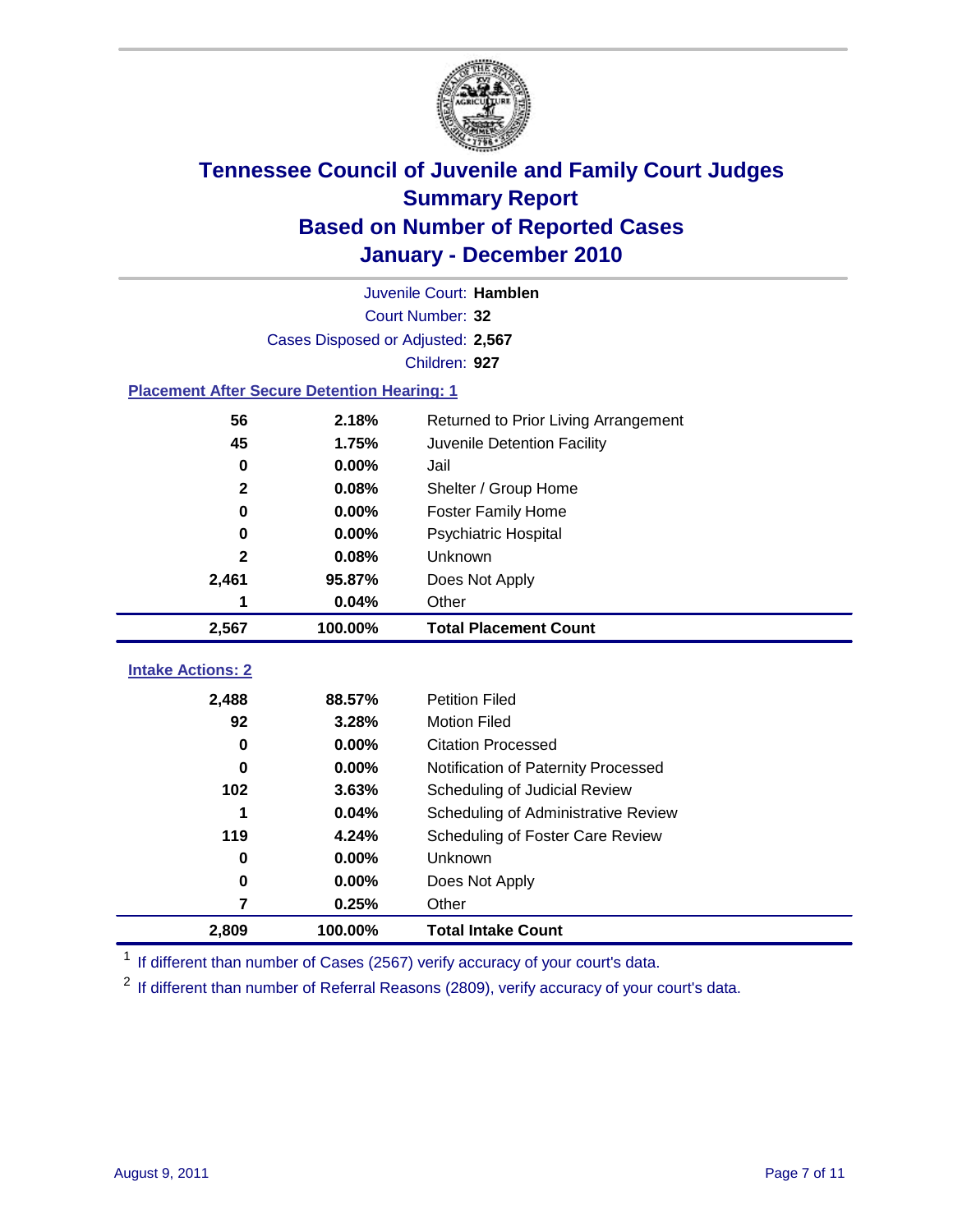

Court Number: **32** Juvenile Court: **Hamblen** Cases Disposed or Adjusted: **2,567** Children: **927**

### **Last Grade Completed by Child: 1**

| 229                                     | 24.70%  | Too Young for School         |  |
|-----------------------------------------|---------|------------------------------|--|
| 11                                      | 1.19%   | Preschool                    |  |
| 29                                      | 3.13%   | Kindergarten                 |  |
| 42                                      | 4.53%   | 1st Grade                    |  |
| 17                                      | 1.83%   | 2nd Grade                    |  |
| 33                                      | 3.56%   | 3rd Grade                    |  |
| 25                                      | 2.70%   | 4th Grade                    |  |
| 35                                      | 3.78%   | 5th Grade                    |  |
| 40                                      | 4.31%   | 6th Grade                    |  |
| 40                                      | 4.31%   | 7th Grade                    |  |
| 104                                     | 11.22%  | 8th Grade                    |  |
| 101                                     | 10.90%  | 9th Grade                    |  |
| 121                                     | 13.05%  | 10th Grade                   |  |
| 84                                      | 9.06%   | 11th Grade                   |  |
| $\mathbf 0$                             | 0.00%   | 12th Grade                   |  |
| 0                                       | 0.00%   | Non-Graded Special Ed        |  |
| 9                                       | 0.97%   | <b>GED</b>                   |  |
| $\overline{\mathbf{2}}$                 | 0.22%   | Graduated                    |  |
| 0                                       | 0.00%   | <b>Never Attended School</b> |  |
| 5                                       | 0.54%   | Unknown                      |  |
| 0                                       | 0.00%   | Other                        |  |
| 927                                     | 100.00% | <b>Total Child Count</b>     |  |
| <b>Enrolled in Special Education: 1</b> |         |                              |  |

| 927 | 100.00% | <b>Total Child Count</b> |
|-----|---------|--------------------------|
| 8   | 0.86%   | <b>Unknown</b>           |
| 890 | 96.01%  | No                       |
| 29  | 3.13%   | Yes                      |
|     |         |                          |

One child could be counted in multiple categories, verify accuracy of your court's data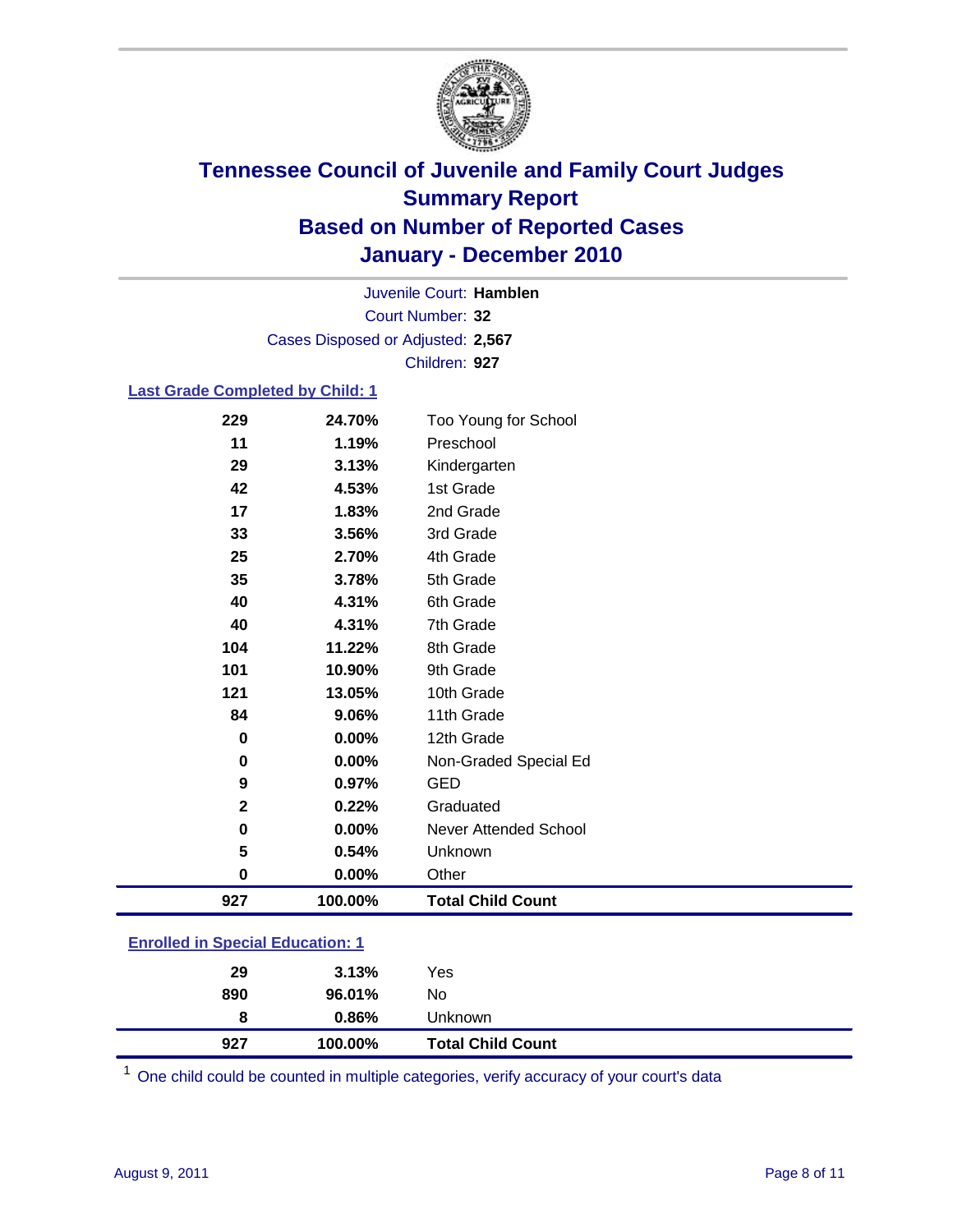

|                              | Juvenile Court: Hamblen           |                           |  |  |  |
|------------------------------|-----------------------------------|---------------------------|--|--|--|
|                              | Court Number: 32                  |                           |  |  |  |
|                              | Cases Disposed or Adjusted: 2,567 |                           |  |  |  |
|                              | Children: 927                     |                           |  |  |  |
| <b>Action Executed By: 1</b> |                                   |                           |  |  |  |
| 1,948                        | 69.35%                            | Judge                     |  |  |  |
| 633                          | 22.53%                            | Magistrate                |  |  |  |
| 228                          | 8.12%                             | <b>YSO</b>                |  |  |  |
| 0                            | $0.00\%$                          | Other                     |  |  |  |
| 0                            | $0.00\%$                          | Unknown                   |  |  |  |
| 2,809                        | 100.00%                           | <b>Total Action Count</b> |  |  |  |

### **Formal / Informal Actions: 1**

| 109   | 3.88%    | Dismissed                                        |
|-------|----------|--------------------------------------------------|
| 42    | 1.50%    | Retired / Nolle Prosequi                         |
| 348   | 12.39%   | <b>Complaint Substantiated Delinquent</b>        |
| 157   | 5.59%    | <b>Complaint Substantiated Status Offender</b>   |
| 279   | 9.93%    | <b>Complaint Substantiated Dependent/Neglect</b> |
| 0     | $0.00\%$ | <b>Complaint Substantiated Abused</b>            |
| 0     | $0.00\%$ | <b>Complaint Substantiated Mentally III</b>      |
| 227   | 8.08%    | Informal Adjustment                              |
| 13    | 0.46%    | <b>Pretrial Diversion</b>                        |
| 3     | 0.11%    | <b>Transfer to Adult Court Hearing</b>           |
| 0     | $0.00\%$ | Charges Cleared by Transfer to Adult Court       |
| 144   | 5.13%    | Special Proceeding                               |
| 195   | 6.94%    | <b>Review Concluded</b>                          |
| 1,276 | 45.43%   | Case Held Open                                   |
| 16    | 0.57%    | Other                                            |
| 0     | $0.00\%$ | <b>Unknown</b>                                   |
| 2,809 | 100.00%  | <b>Total Action Count</b>                        |

<sup>1</sup> If different than number of Referral Reasons (2809), verify accuracy of your court's data.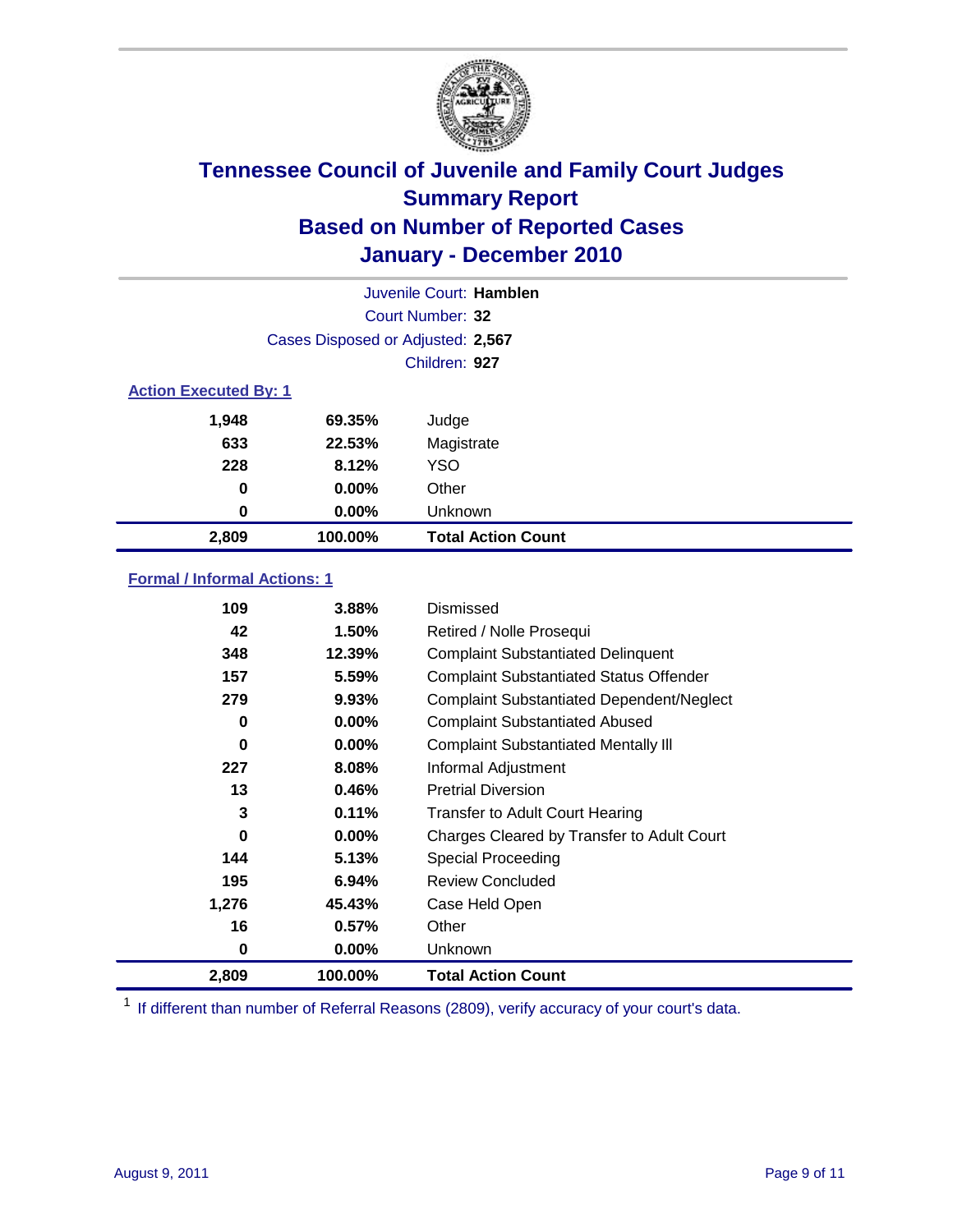

|                       |                                   | Juvenile Court: Hamblen                               |
|-----------------------|-----------------------------------|-------------------------------------------------------|
|                       |                                   | Court Number: 32                                      |
|                       | Cases Disposed or Adjusted: 2,567 |                                                       |
|                       |                                   | Children: 927                                         |
| <b>Case Outcomes:</b> |                                   | There can be multiple outcomes for one child or case. |
| 151                   | 2.59%                             | <b>Case Dismissed</b>                                 |
| 62                    | 1.06%                             | Case Retired or Nolle Prosequi                        |
| 16                    | 0.27%                             | Warned / Counseled                                    |
| 1,237                 | 21.21%                            | Held Open For Review                                  |
| 210                   | 3.60%                             | Supervision / Probation to Juvenile Court             |
| 75                    | 1.29%                             | <b>Probation to Parents</b>                           |
| 0                     | 0.00%                             | Referral to Another Entity for Supervision / Service  |
| 96                    | 1.65%                             | Referred for Mental Health Counseling                 |
| 133                   | 2.28%                             | Referred for Alcohol and Drug Counseling              |
| 6                     | 0.10%                             | <b>Referred to Alternative School</b>                 |
| 1                     | 0.02%                             | Referred to Private Child Agency                      |
| 11                    | 0.19%                             | Referred to Defensive Driving School                  |
| 0                     | 0.00%                             | Referred to Alcohol Safety School                     |
| 84                    | 1.44%                             | Referred to Juvenile Court Education-Based Program    |
| 30                    | 0.51%                             | Driver's License Held Informally                      |
| 0                     | 0.00%                             | <b>Voluntary Placement with DMHMR</b>                 |
| 0                     | 0.00%                             | <b>Private Mental Health Placement</b>                |
| 0                     | 0.00%                             | <b>Private MR Placement</b>                           |
| 0                     | 0.00%                             | Placement with City/County Agency/Facility            |
| 0                     | 0.00%                             | Placement with Relative / Other Individual            |
| 82                    | 1.41%                             | Fine                                                  |
| 384                   | 6.59%                             | <b>Public Service</b>                                 |
| 21                    | 0.36%                             | Restitution                                           |
| 0                     | 0.00%                             | <b>Runaway Returned</b>                               |
| 70                    | 1.20%                             | No Contact Order                                      |
| 42                    | 0.72%                             | Injunction Other than No Contact Order                |
| 28                    | 0.48%                             | <b>House Arrest</b>                                   |
| $\mathbf{2}$          | 0.03%                             | <b>Court Defined Curfew</b>                           |
| 0                     | 0.00%                             | Dismissed from Informal Adjustment                    |
| 0                     | 0.00%                             | <b>Dismissed from Pretrial Diversion</b>              |
| 2                     | 0.03%                             | <b>Released from Probation</b>                        |
| $\mathbf{2}$          | 0.03%                             | <b>Transferred to Adult Court</b>                     |
| 0                     | $0.00\%$                          | <b>DMHMR Involuntary Commitment</b>                   |